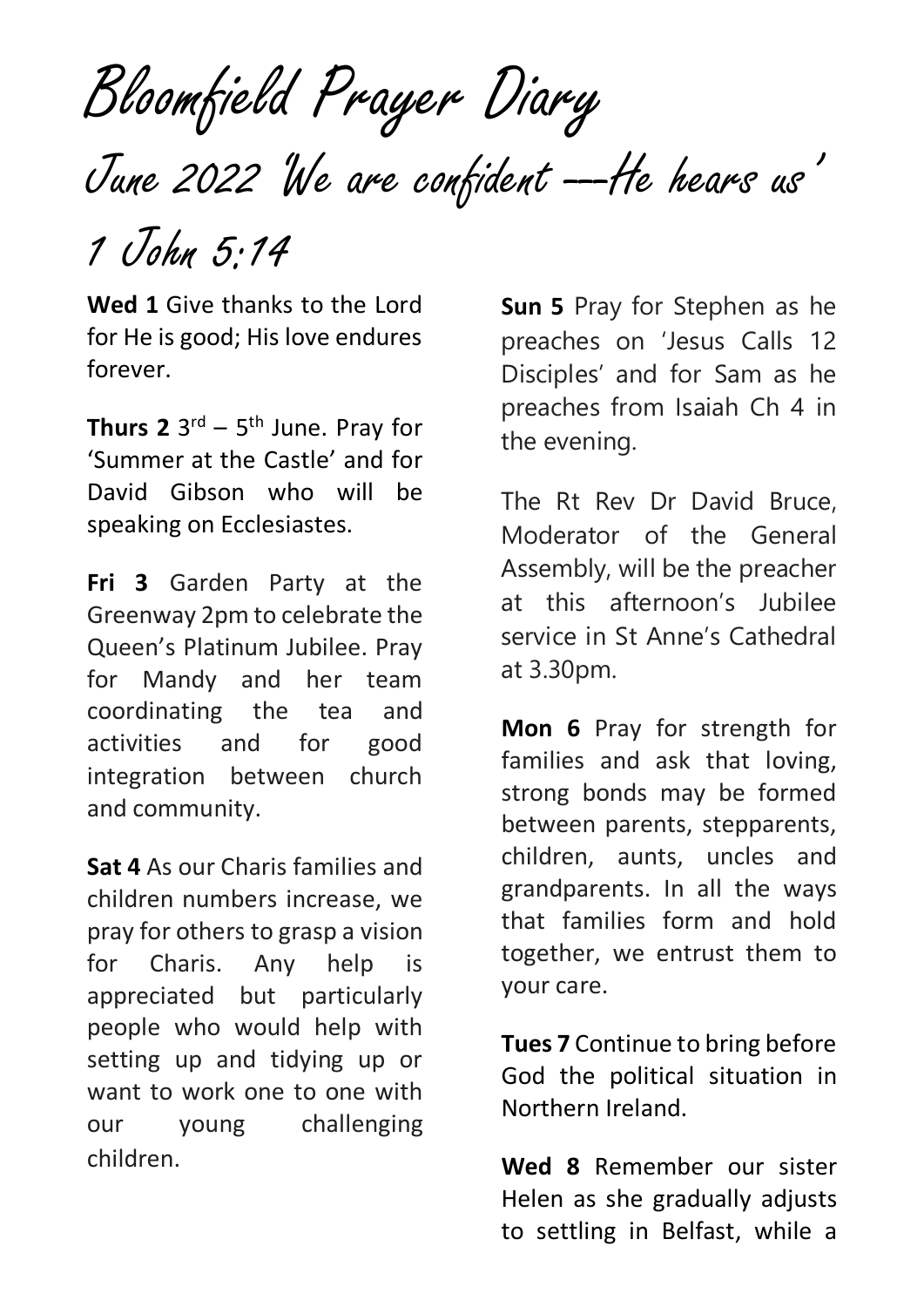very large part of her desperately misses her church family and friends in Japan.

**Thurs 9** Lord we commit into your care children and young people who are revising and sitting exams.

**Fri 10** Give thanks that the Bible Society in Mali has been successful in securing land for the Bible House in Mali. Please pray for God's hand of protection to be over teams and their families as they work in the Middle East and Africa, particularly in Syria and Algeria.

**Sat 11** Praise God for the supportive nature of Charis. Give thanks that the team get on well with each other and the families provide and receive understanding and ideas for each other. Pray for wisdom for the future of Charis, particularly as our children don't graduate from us but continue coming along as adults. We pray for the direction and for wisdom for managing the wide age range involved.

**Sun 12** Pray for Kidzone and gifts service in the morning. Then for Frank as he preaches on Isaiah Ch 5 in the evening.

**Mon 13** We ask for healthy, thriving relationships between neighbours. We pray different cultures will be able to understand and care for one another.

Tues 14 We pray for all who will attend our second Coffee Club today. May people enjoy the opportunity to sit and chat over a cuppa and feel very welcome.

**Wed 15** Lord we continue to cry out to you for the people of war-torn Ukraine We remember those who have been forced to take refuge in other countries. We bring world leaders before you and plead for peace and justice.

**Thurs 16** Golgotha Baptist Church members continue to offer food, hygiene and medical products to many homeless Ukrainians. GBC are providing more and more medication and care for people who are suffering from mental health issues, the needs continue to increase. Pray for Pastor Cornel and the leaders of GBC, the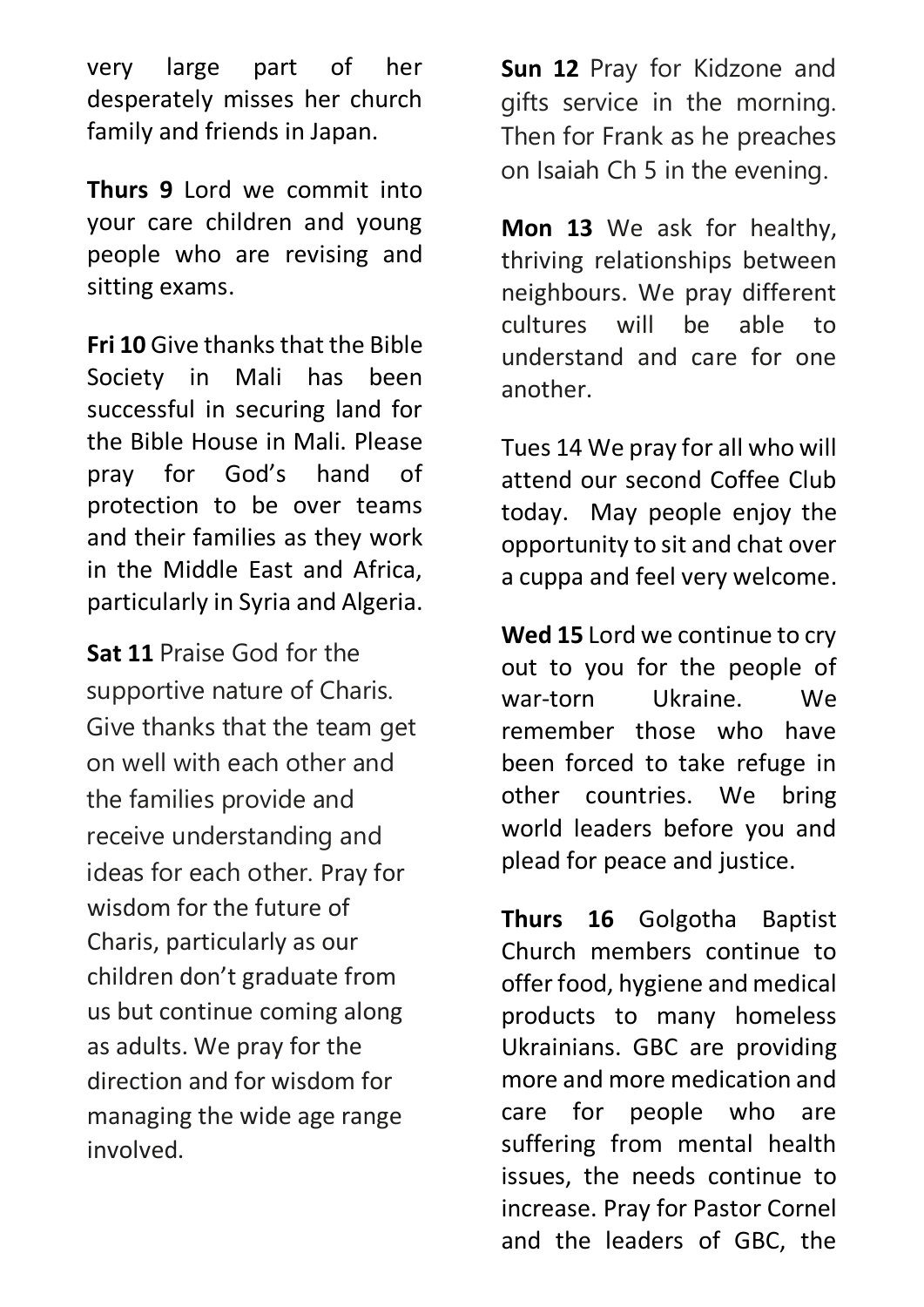work of Dorcas and Leila who is the Director.

Liuba Bullah, Director of the Island of Hope College (who we support and have a special relationship with) is undergoing serious medical tests. Pray for the best medication that she requires and for her son and staff at the college who continue to deliver education to 500 all age students from many diverse and socially disadvantaged backgrounds. Pray that Liuba may have renewed physical and spiritual strength.

**Fri 17** Please pray for P7s as they prepare to make the Move to Senior level. Pray that SUNI 'It's Your Move' lessons and Celebrations will help pupils engage with the Changes, Choices and Challenges.

**Sat 18** Pray for Christian Guidelines as they offer Marriage Preparation in our halls today.

Remember the PW outing to Harrisons in Grey Abbey, may there be a lovely afternoon of fellowship and chat.

**Sun 19** Pray for Frank as he leads our morning service. Remember the members of the Czech Team being commissioned today for summer service. Also pray for them as they lead in the evening.

**Mon 20** Pray the Lord will break the yoke of paramilitaries in our neighbourhoods and destroy the malign influences they have on young lives. Pray young people will find their identities in Christ and not their culture.

**Tues 21** We remember the Soup Club 'garden party' today and pray that there will be a true sense of community and that all feel very welcome.

**Wed 22** General Assembly opens in Belfast. Remember incoming Moderator Rt Rev Dr John Kirkpatrick, minister of Portrush, as he takes on this responsibility.

**Thurs 23** 7.45pm Assembly Evening Celebration (open to the public) with Peter Lynas of Evangelical Alliance. Give thanks for PCI's global partners and for the opportunity to hear from